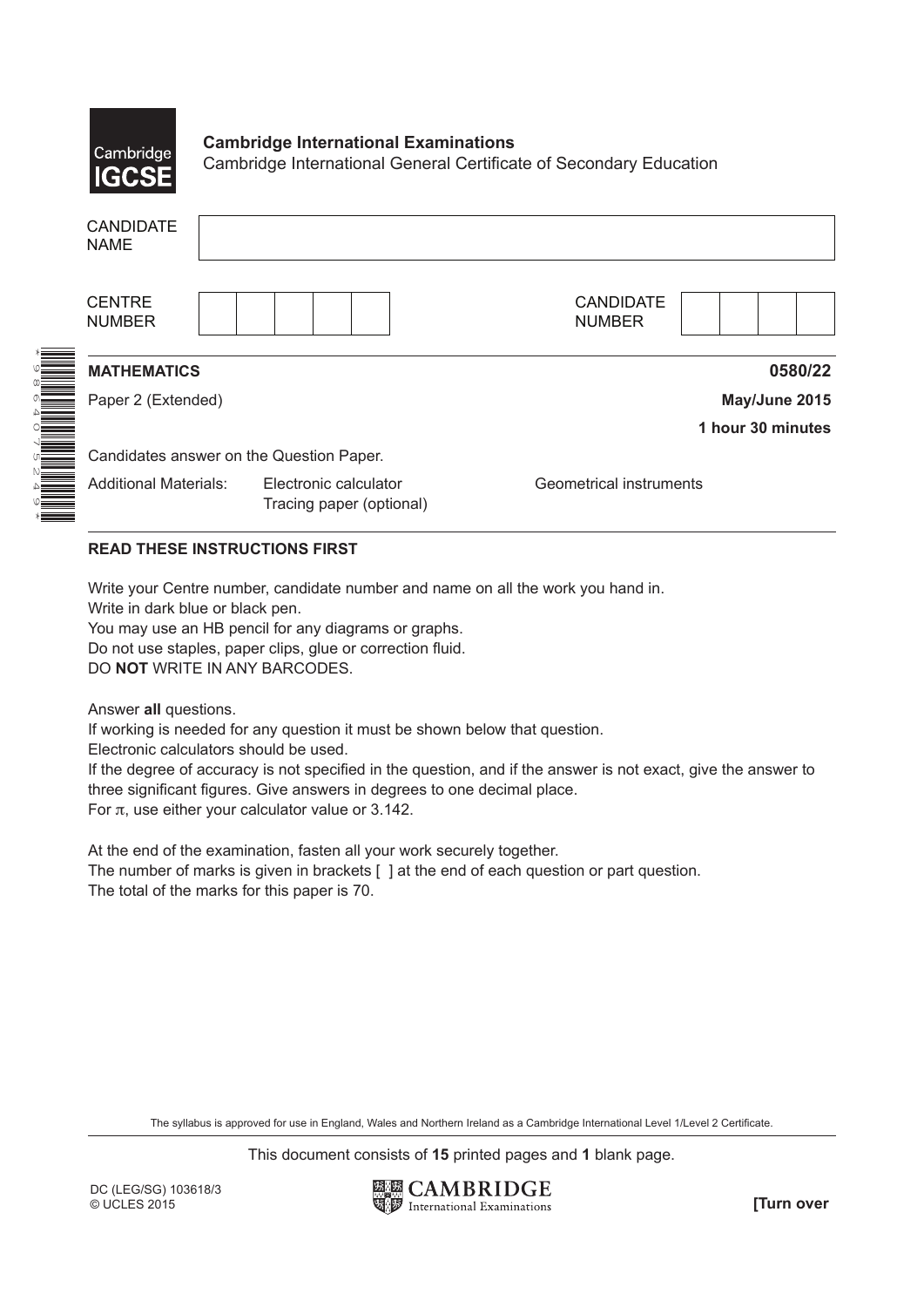**1** Write 53400 000 in standard form.

|                |                                                                      |                                                                           |   |    |                |   |                                                                                    |  | $[1]$ |
|----------------|----------------------------------------------------------------------|---------------------------------------------------------------------------|---|----|----------------|---|------------------------------------------------------------------------------------|--|-------|
| $\overline{2}$ | A doctor starts work at 2040 and finishes work at 0610 the next day. |                                                                           |   |    |                |   |                                                                                    |  |       |
|                |                                                                      | How long is the doctor at work?<br>Give your answer in hours and minutes. |   |    |                |   |                                                                                    |  |       |
|                |                                                                      |                                                                           |   |    |                |   |                                                                                    |  |       |
| $\mathbf{3}$   |                                                                      | $81^x = 3$                                                                |   |    |                |   |                                                                                    |  |       |
|                |                                                                      | Find the value of $x$ .                                                   |   |    |                |   |                                                                                    |  |       |
|                |                                                                      |                                                                           |   |    |                |   |                                                                                    |  |       |
|                |                                                                      |                                                                           |   |    |                |   |                                                                                    |  |       |
|                |                                                                      |                                                                           |   |    |                |   |                                                                                    |  |       |
| 4              |                                                                      | $\overline{7}$                                                            | 9 | 20 | $\overline{3}$ | 9 |                                                                                    |  |       |
|                | (a)                                                                  |                                                                           |   |    |                |   | A number is removed from this list and the median and range do not change.         |  |       |
|                |                                                                      | Write down this number.                                                   |   |    |                |   |                                                                                    |  |       |
|                |                                                                      |                                                                           |   |    |                |   |                                                                                    |  |       |
|                |                                                                      |                                                                           |   |    |                |   |                                                                                    |  |       |
|                |                                                                      |                                                                           |   |    |                |   |                                                                                    |  |       |
|                |                                                                      |                                                                           |   |    |                |   | (b) An extra number is included in the original list and the mode does not change. |  |       |
|                |                                                                      | Write down a possible value for this number.                              |   |    |                |   |                                                                                    |  |       |
|                |                                                                      |                                                                           |   |    |                |   |                                                                                    |  |       |
|                |                                                                      |                                                                           |   |    |                |   |                                                                                    |  |       |

*Answer(b)* ................................................ [1]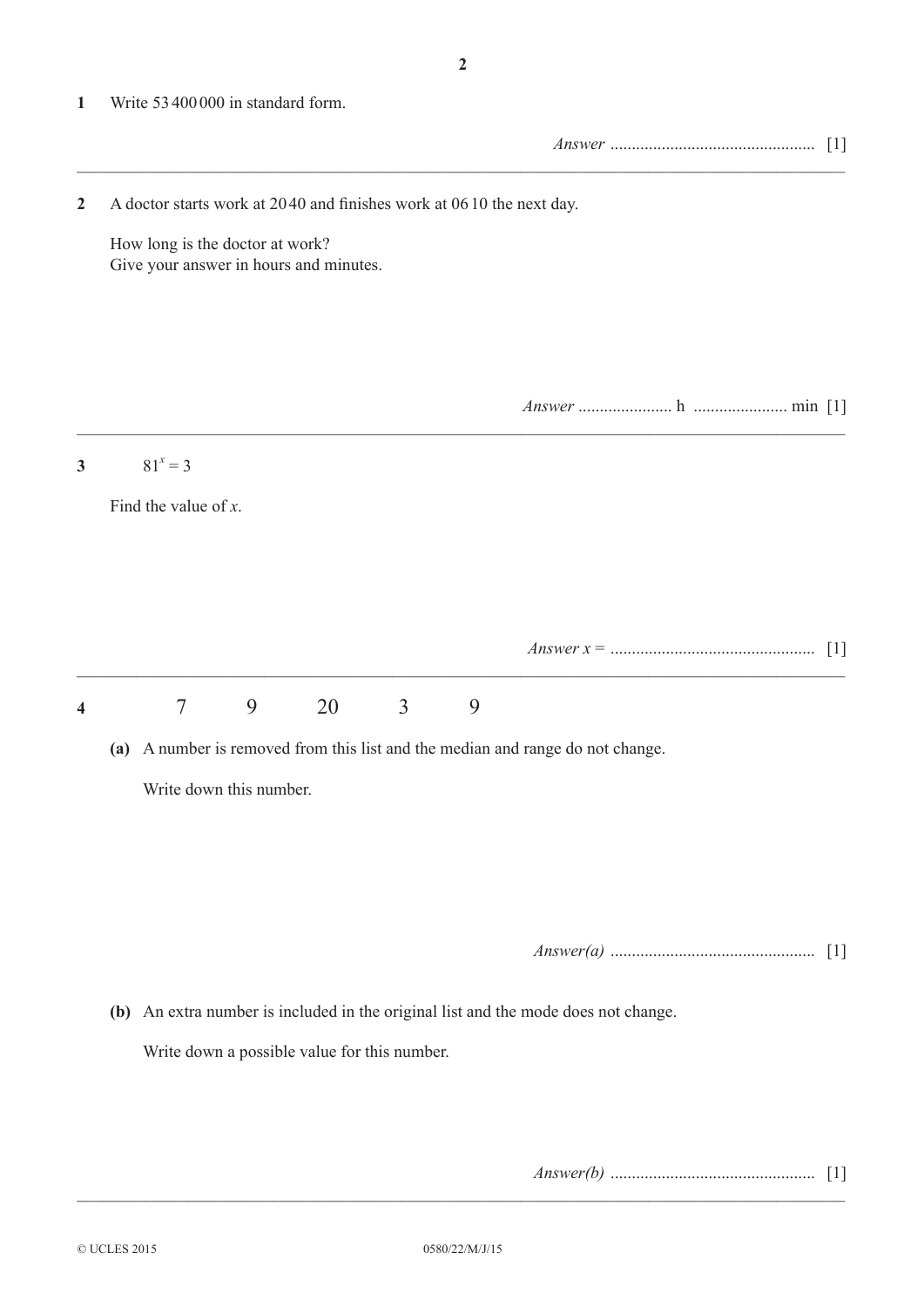**5** A biased 4-sided dice is rolled. The possible scores are 1, 2, 3 or 4. The probability of rolling a 1, 3 or 4 is shown in the table.

| Score       |      |  |  |
|-------------|------|--|--|
| Probability | 0.IS |  |  |

\_\_\_\_\_\_\_\_\_\_\_\_\_\_\_\_\_\_\_\_\_\_\_\_\_\_\_\_\_\_\_\_\_\_\_\_\_\_\_\_\_\_\_\_\_\_\_\_\_\_\_\_\_\_\_\_\_\_\_\_\_\_\_\_\_\_\_\_\_\_\_\_\_\_\_\_\_\_\_\_\_\_\_\_\_\_\_\_\_\_

Complete the table. [2]

**6** Solve.

 $5(w+4 \times 10^3) = 6 \times 10^4$ 



**7**



\_\_\_\_\_\_\_\_\_\_\_\_\_\_\_\_\_\_\_\_\_\_\_\_\_\_\_\_\_\_\_\_\_\_\_\_\_\_\_\_\_\_\_\_\_\_\_\_\_\_\_\_\_\_\_\_\_\_\_\_\_\_\_\_\_\_\_\_\_\_\_\_\_\_\_\_\_\_\_\_\_\_\_\_\_\_\_\_\_\_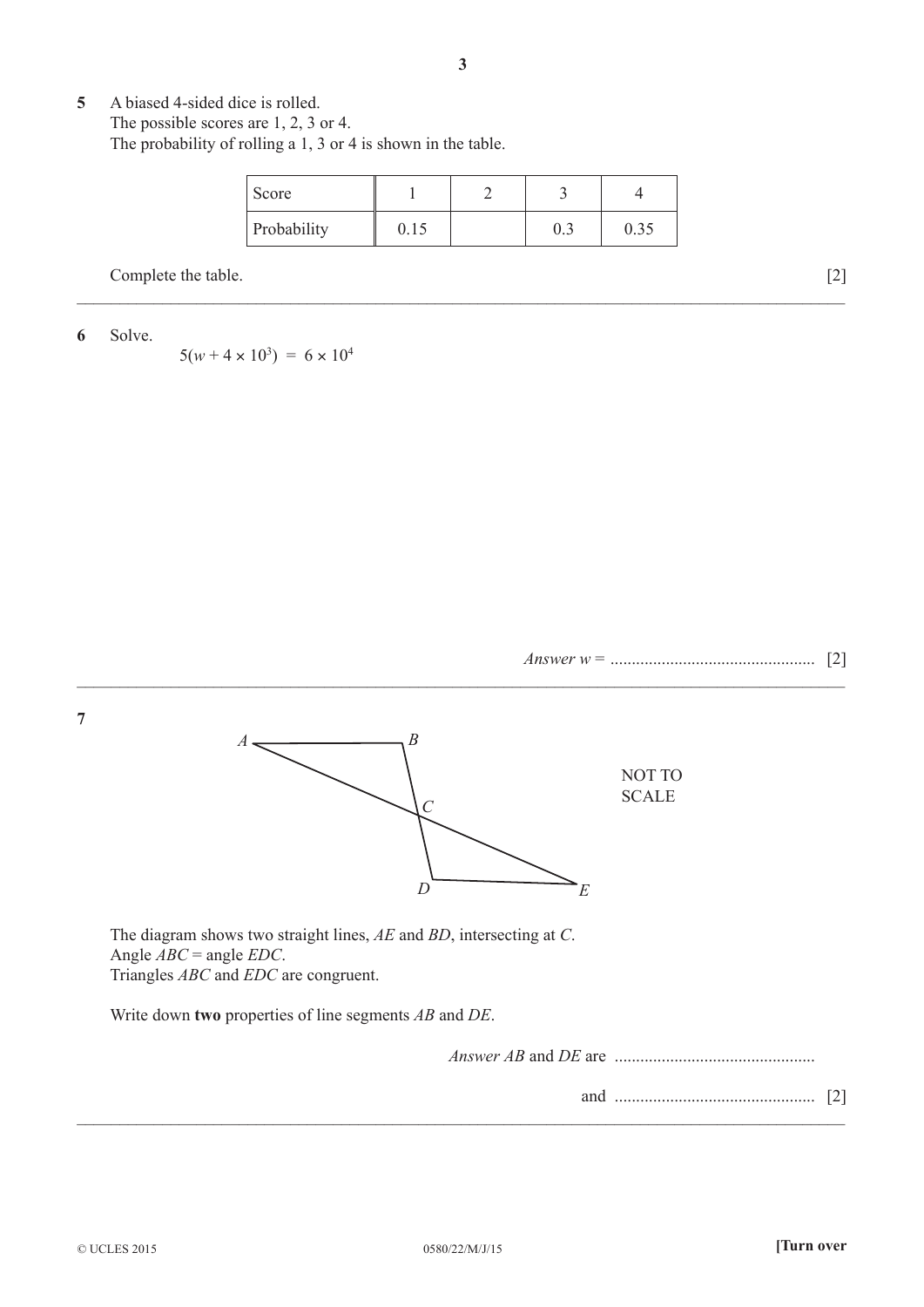Find the *n*th term of this sequence.

*Answer* ................................................ [2]

**9** Write the recurring decimal  $0.2\overline{5}$  as a fraction.  $[0.25$  means  $0.2555...]$ 

*Answer* ................................................ [2]

**10** One year ago Ahmed's height was 114cm. Today his height is 120cm. Both measurements are correct to the nearest centimetre.

Work out the upper bound for the increase in Ahmed's height.

*Answer* .......................................... cm [2]

$$
11 \qquad M = \begin{pmatrix} 3 & 1 \\ -11 & -2 \end{pmatrix}
$$

Find **M**–1, the inverse of **M**.

*Answer* [2]

 $\mathcal{L}_\mathcal{L} = \mathcal{L}_\mathcal{L} = \mathcal{L}_\mathcal{L} = \mathcal{L}_\mathcal{L} = \mathcal{L}_\mathcal{L} = \mathcal{L}_\mathcal{L} = \mathcal{L}_\mathcal{L} = \mathcal{L}_\mathcal{L} = \mathcal{L}_\mathcal{L} = \mathcal{L}_\mathcal{L} = \mathcal{L}_\mathcal{L} = \mathcal{L}_\mathcal{L} = \mathcal{L}_\mathcal{L} = \mathcal{L}_\mathcal{L} = \mathcal{L}_\mathcal{L} = \mathcal{L}_\mathcal{L} = \mathcal{L}_\mathcal{L}$ 

\_\_\_\_\_\_\_\_\_\_\_\_\_\_\_\_\_\_\_\_\_\_\_\_\_\_\_\_\_\_\_\_\_\_\_\_\_\_\_\_\_\_\_\_\_\_\_\_\_\_\_\_\_\_\_\_\_\_\_\_\_\_\_\_\_\_\_\_\_\_\_\_\_\_\_\_\_\_\_\_\_\_\_\_\_\_\_\_\_\_

 $\_$ 

 $\_$  , and the set of the set of the set of the set of the set of the set of the set of the set of the set of the set of the set of the set of the set of the set of the set of the set of the set of the set of the set of th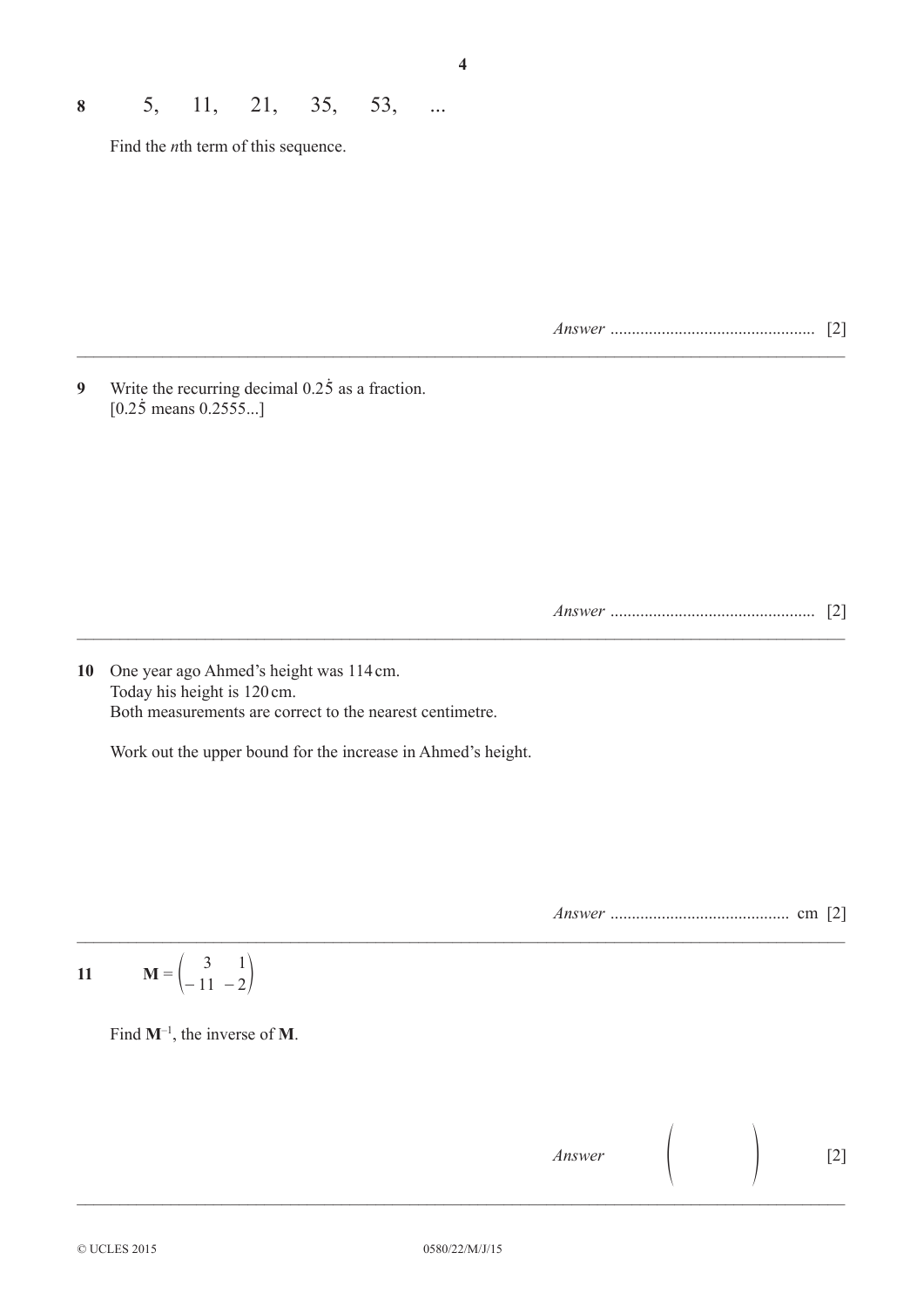**12** Without using a calculator, work out  $\frac{4}{5} \div 2\frac{2}{3}$ . Write down all the steps of your working and give your answer as a fraction in its simplest form.



Find the value of *x*.

*Answer(a) x* = ................................................ [1]

**(b)** Square *ABCD* and isosceles triangle *EFG* have the same perimeter.

Work out the length of *FG*.

*Answer(b) FG* = .......................................... cm [2]

\_\_\_\_\_\_\_\_\_\_\_\_\_\_\_\_\_\_\_\_\_\_\_\_\_\_\_\_\_\_\_\_\_\_\_\_\_\_\_\_\_\_\_\_\_\_\_\_\_\_\_\_\_\_\_\_\_\_\_\_\_\_\_\_\_\_\_\_\_\_\_\_\_\_\_\_\_\_\_\_\_\_\_\_\_\_\_\_\_\_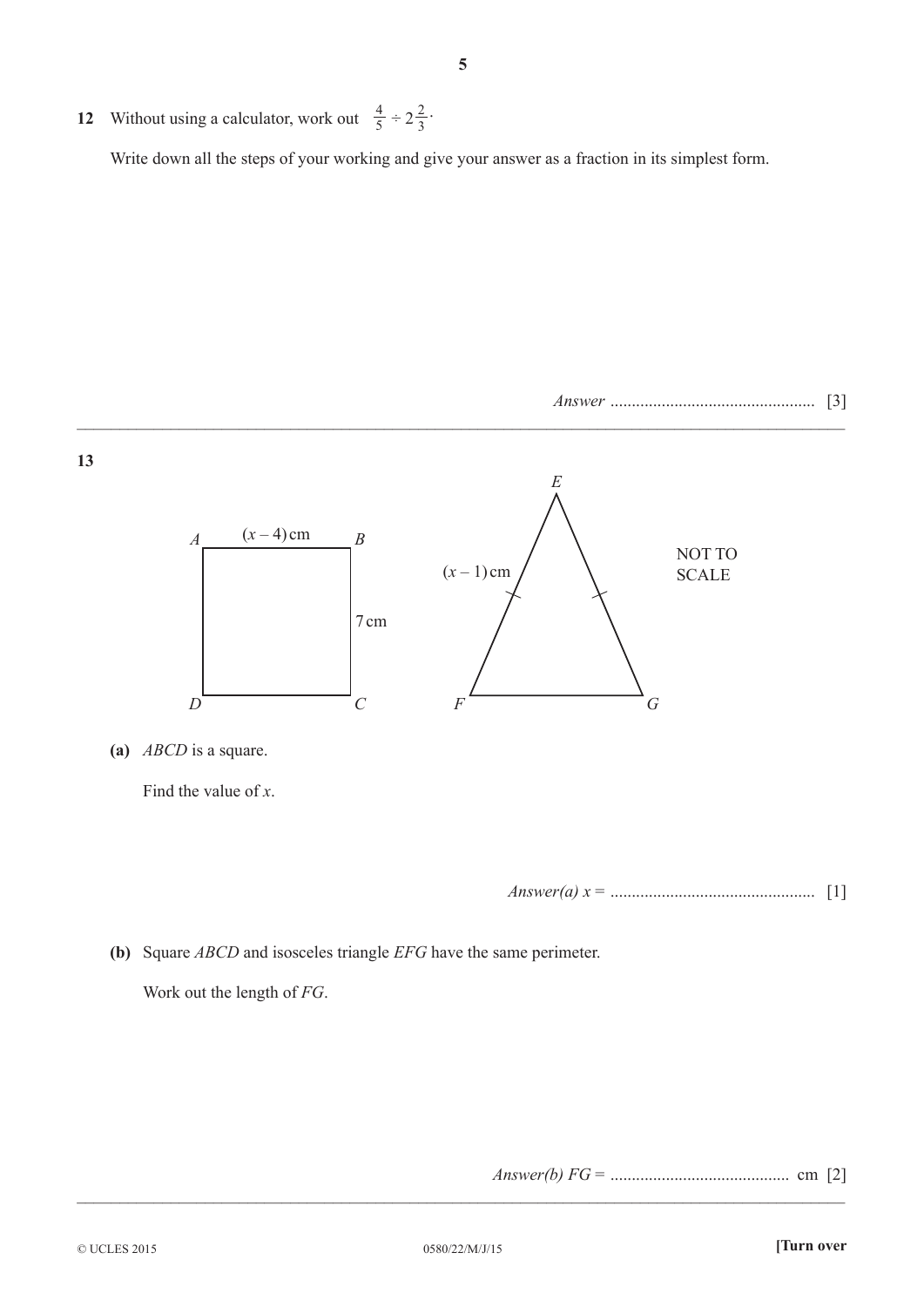

The diagram shows a channel for water.

The channel lies on horizontal ground.

This channel has a constant rectangular cross section with area  $0.95 \text{ m}^2$ .

The channel is full and the water flows through the channel at a rate of 4 metres/**minute**.

Calculate the number of cubic metres of water that flow along the channel in 3 **hours**.

*Answer* ........................................... m3 [3]

**15** Write as a single fraction in its simplest form.

$$
\frac{3}{x+2} - \frac{4}{2x-5}
$$

 $\_$  , and the set of the set of the set of the set of the set of the set of the set of the set of the set of the set of the set of the set of the set of the set of the set of the set of the set of the set of the set of th

*Answer* ................................................ [3] \_\_\_\_\_\_\_\_\_\_\_\_\_\_\_\_\_\_\_\_\_\_\_\_\_\_\_\_\_\_\_\_\_\_\_\_\_\_\_\_\_\_\_\_\_\_\_\_\_\_\_\_\_\_\_\_\_\_\_\_\_\_\_\_\_\_\_\_\_\_\_\_\_\_\_\_\_\_\_\_\_\_\_\_\_\_\_\_\_\_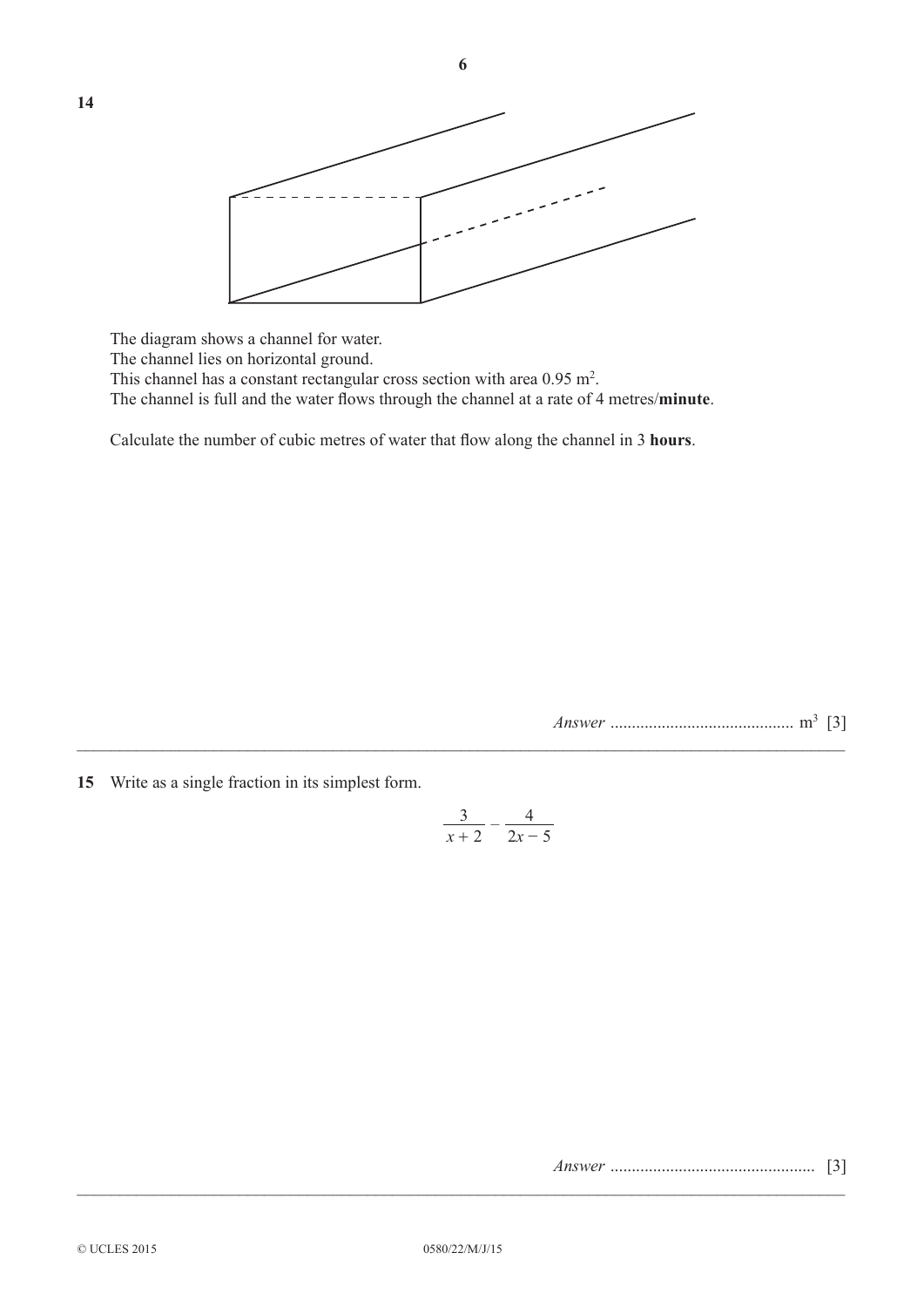**16 (a)** Find the value of

$$
(i) \quad \left(\frac{1}{4}\right)^{0.5},
$$

*Answer(a)*(i) ................................................ [1]

**(ii)**  $(-8)^{\frac{2}{3}}$ .

*Answer(a)*(ii) ................................................ [1]

0.4

**(b)** Use a calculator to find the decimal value of  $\frac{29 - 3 \times 32^{0.4}}{3}$ .

$$
Answer(b) \dots \dots \dots \dots \dots \dots \dots \dots \quad [1]
$$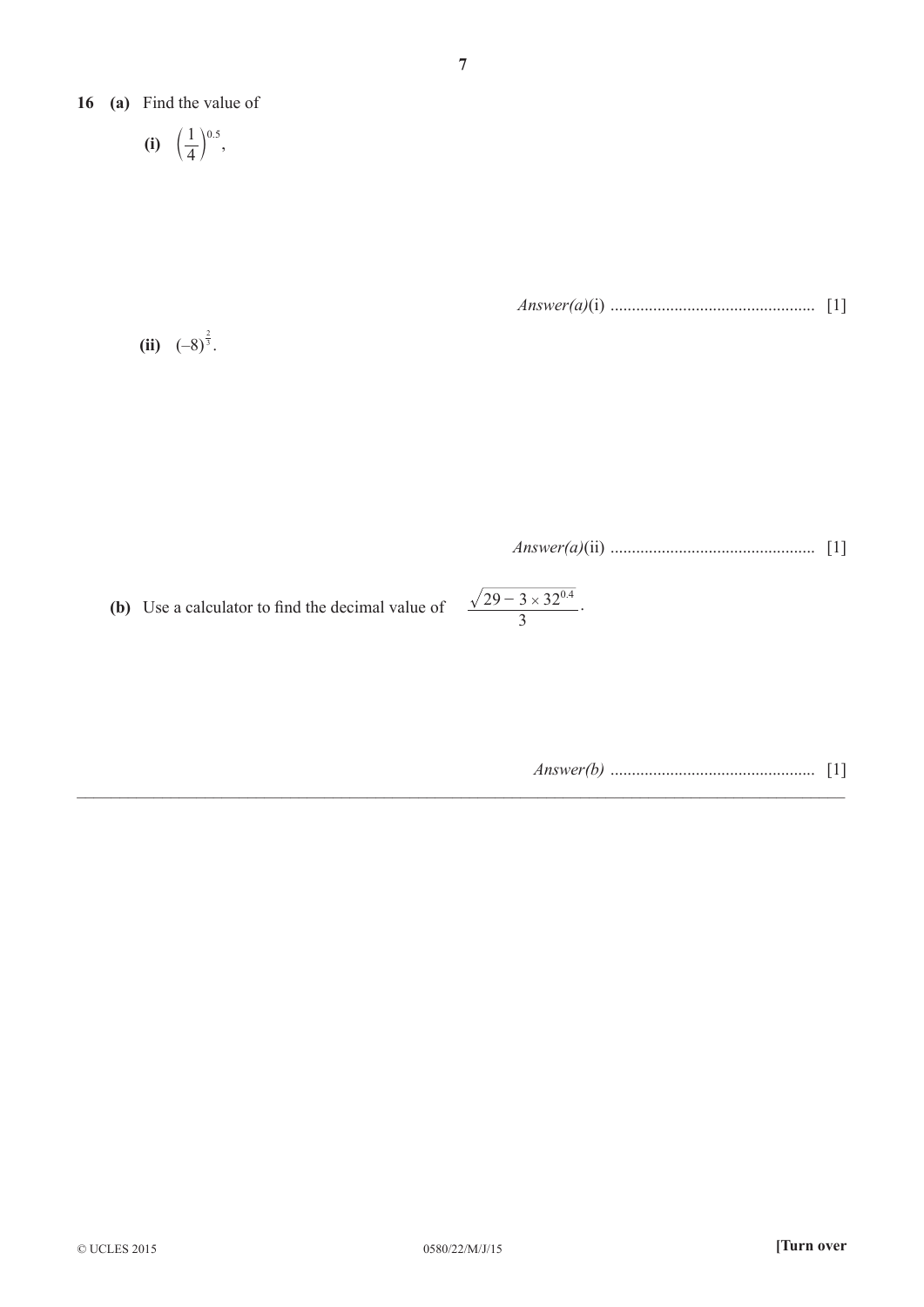

The diagram shows the straight line, *l*, which passes through the points (0, 3) and (4, 11).

(a) Find the equation of line *l* in the form  $y = mx + c$ .

*Answer(a) y* = ................................................ [3]

**(b)** Line *p* is perpendicular to line *l*.

Write down the gradient of line *p*.

*Answer(b)* ................................................ [1]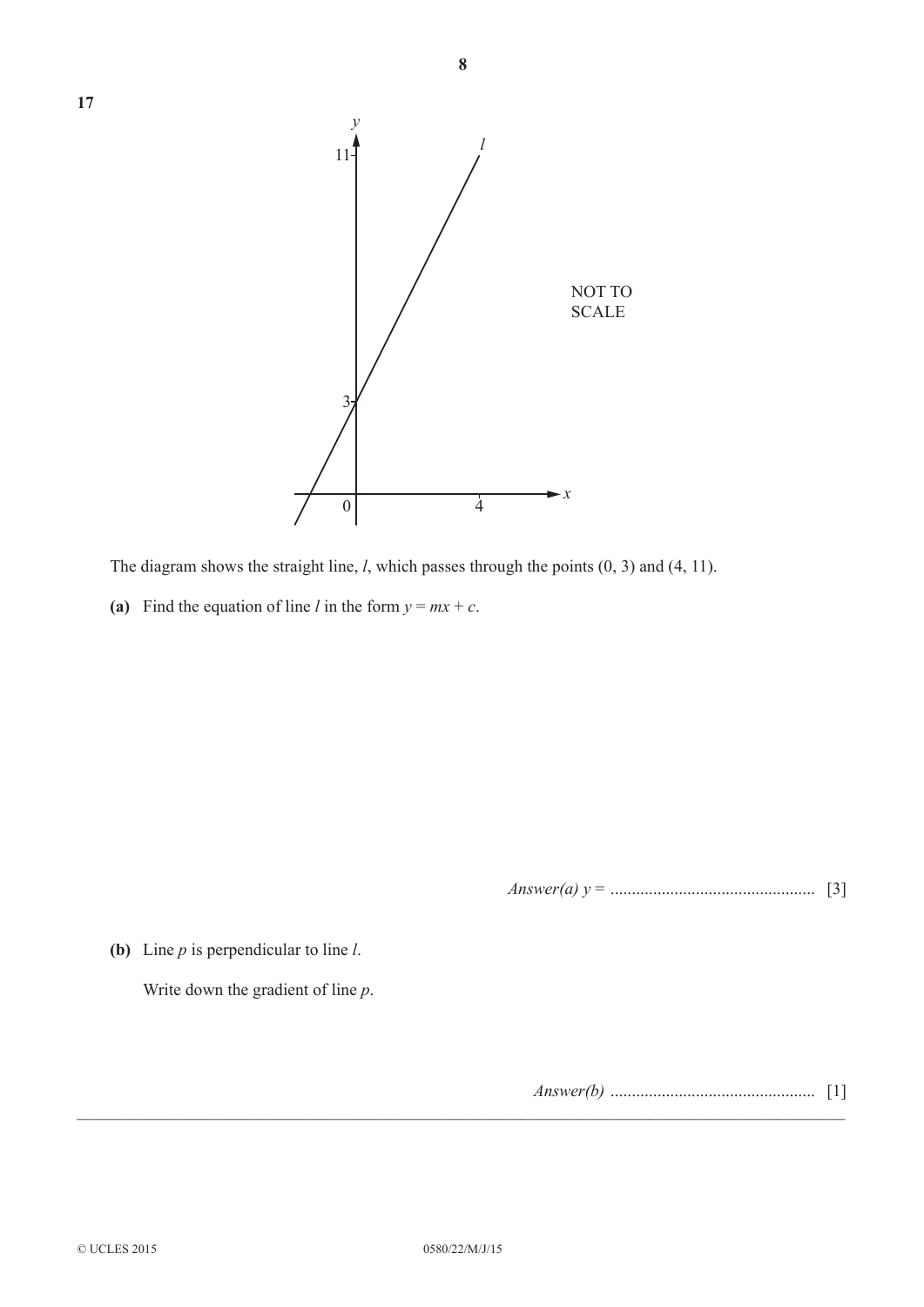

 The diagram shows the front face of a barn. The width of the barn is 12m. The height of the barn is 8m. The sides of the barn are both of height 5m.

**(a)** Work out the area of the front face of the barn.

*Answer(a)* ........................................... m2 [3]

**(b)** The length of the barn is 15m.

Work out the volume of the barn.



*Answer(b)* ........................................... m3 [1]

 $\mathcal{L}_\mathcal{L} = \mathcal{L}_\mathcal{L} = \mathcal{L}_\mathcal{L} = \mathcal{L}_\mathcal{L} = \mathcal{L}_\mathcal{L} = \mathcal{L}_\mathcal{L} = \mathcal{L}_\mathcal{L} = \mathcal{L}_\mathcal{L} = \mathcal{L}_\mathcal{L} = \mathcal{L}_\mathcal{L} = \mathcal{L}_\mathcal{L} = \mathcal{L}_\mathcal{L} = \mathcal{L}_\mathcal{L} = \mathcal{L}_\mathcal{L} = \mathcal{L}_\mathcal{L} = \mathcal{L}_\mathcal{L} = \mathcal{L}_\mathcal{L}$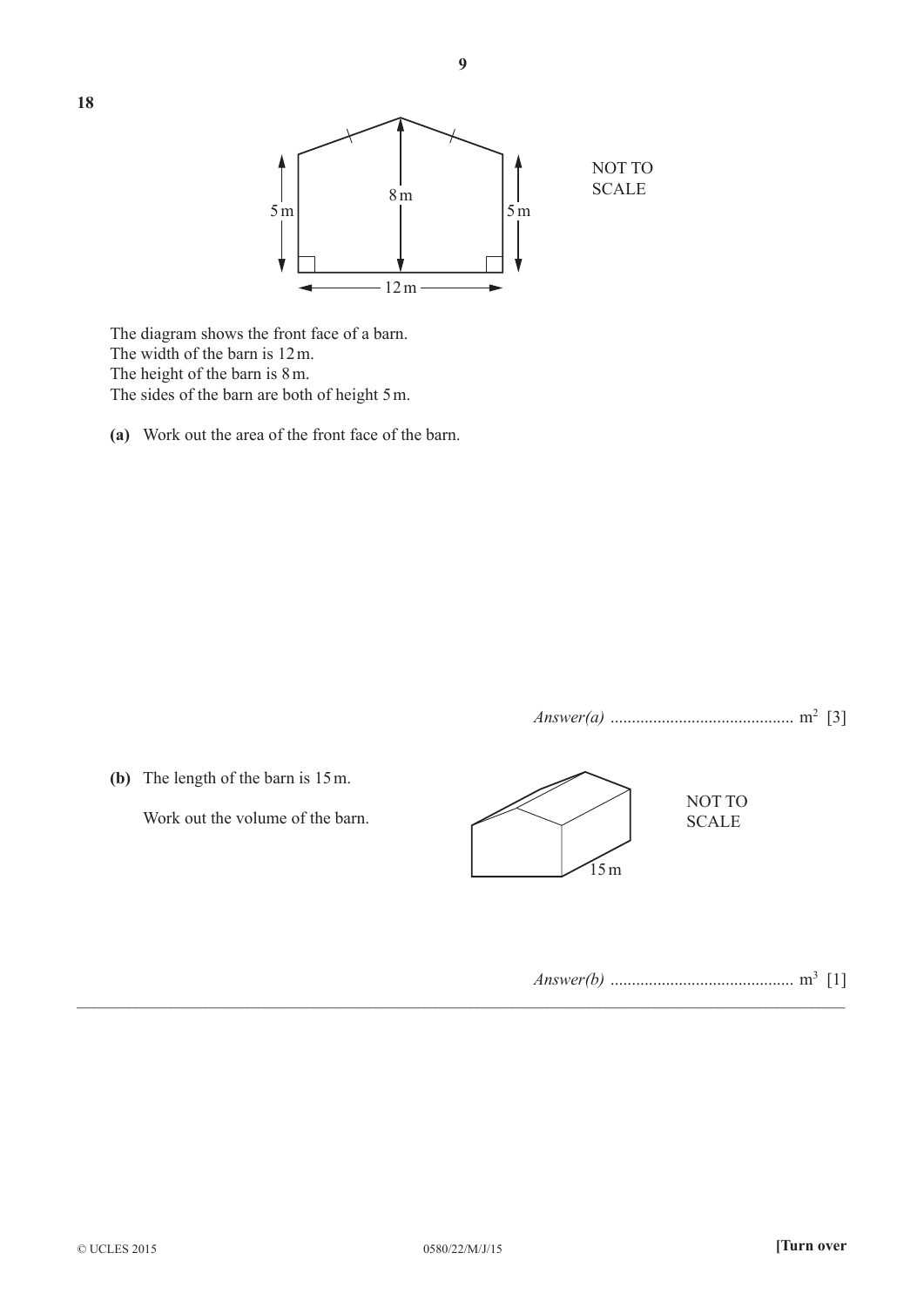*<sup>A</sup> <sup>B</sup>*

**19** The diagram shows the positions of three points *A*, *B* and *C*.

*C*

|     | (a) Draw the locus of points which are $4 \text{ cm}$ from C.                                                           | $[1]$             |
|-----|-------------------------------------------------------------------------------------------------------------------------|-------------------|
|     | (b) Using a straight edge and compasses only, construct the locus of points which are<br>equidistant from $A$ and $B$ . | $\lceil 2 \rceil$ |
| (c) | Shade the region which is                                                                                               |                   |
|     | less than $4 \text{ cm}$ from $C$<br>$\bullet$<br>and                                                                   |                   |
|     | nearer to $B$ than to $A$ .<br>٠                                                                                        | $\lceil 1 \rceil$ |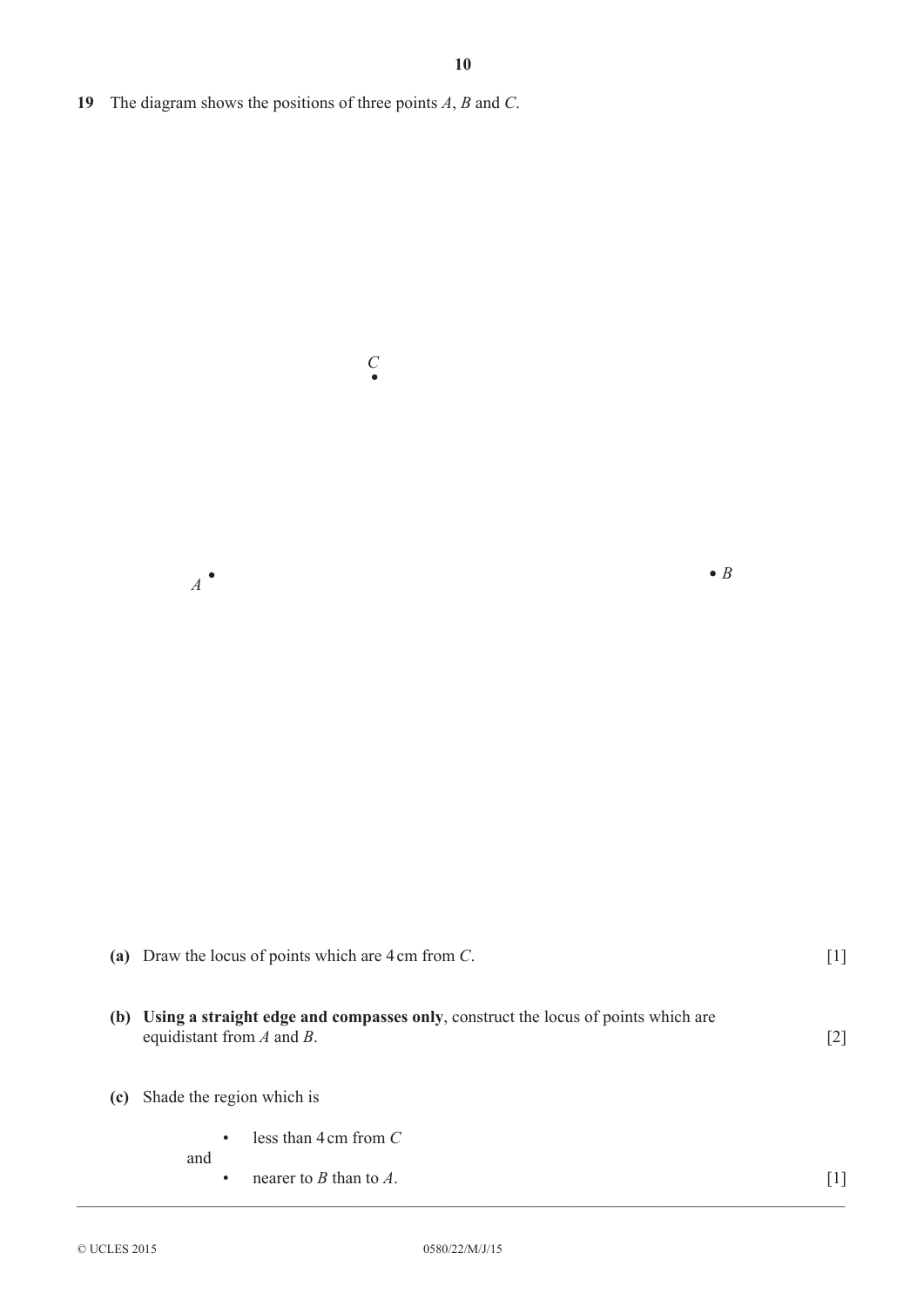**20 (a)** You may use this Venn diagram to help you answer **part (a)**.



**(i)** Find n(*N*).

*Answer(a)*(i) ................................................ [1]

**(ii)** Write down the set  $M \cap N$ .

- *Answer(a)*(ii) *M N* = {............................................... } [1]
- (iii) Write down a set *P* where  $P \subset M$ .

Answer(a)(iii) 
$$
P = \{
$$

**(b)** Shade  $(A \cup C) \cap B'$  in the Venn diagram below.

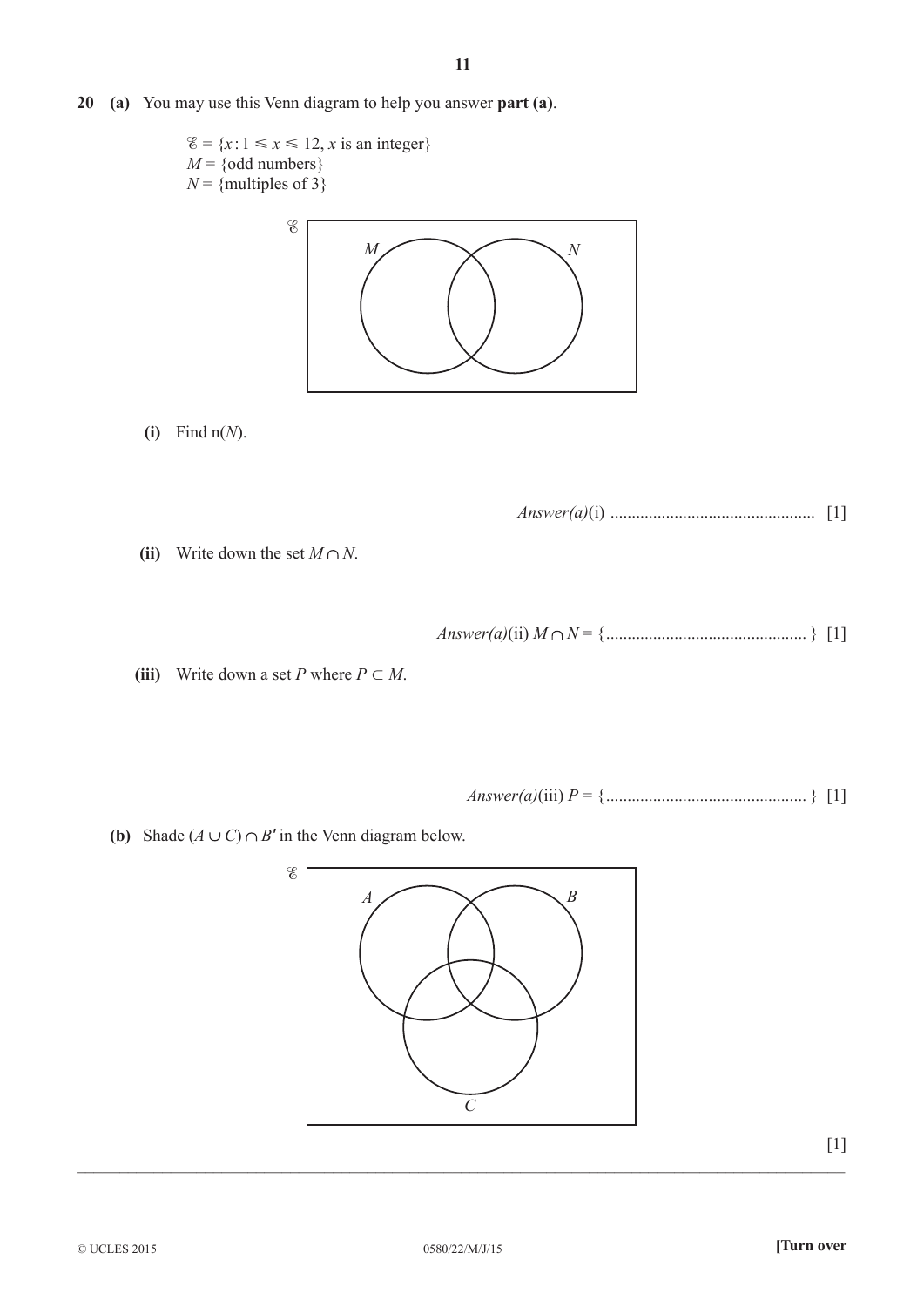**21**  $f(x) = x^2 + 4x - 6$ 

(a)  $f(x)$  can be written in the form  $(x + m)^2 + n$ . Find the value of *m* and the value of *n*.

*Answer(a) m* = ................................................

- *n* = ................................................ [2]
- **(b)** Use your answer to **part (a)** to find the positive solution to  $x^2 + 4x 6 = 0$ .

*Answer(b) x* = ................................................ [2]

\_\_\_\_\_\_\_\_\_\_\_\_\_\_\_\_\_\_\_\_\_\_\_\_\_\_\_\_\_\_\_\_\_\_\_\_\_\_\_\_\_\_\_\_\_\_\_\_\_\_\_\_\_\_\_\_\_\_\_\_\_\_\_\_\_\_\_\_\_\_\_\_\_\_\_\_\_\_\_\_\_\_\_\_\_\_\_\_\_\_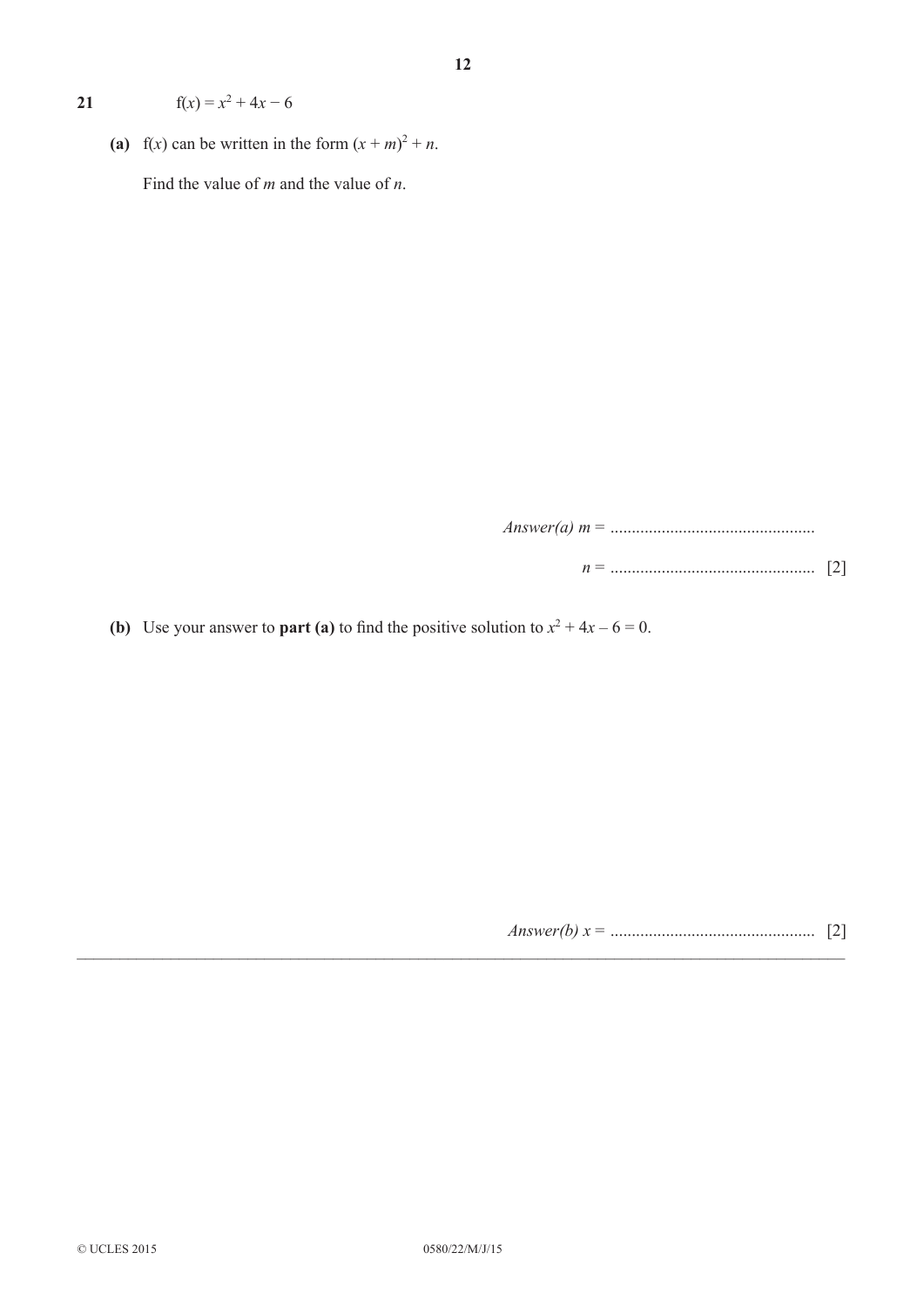**22** The cumulative frequency diagram shows information about the distances travelled, in kilometres, by 60 people.

**(c)** the number of people who travelled more than 60km.

*Answer(c)* ................................................ [2]

Find

 $\_$  , and the set of the set of the set of the set of the set of the set of the set of the set of the set of the set of the set of the set of the set of the set of the set of the set of the set of the set of the set of th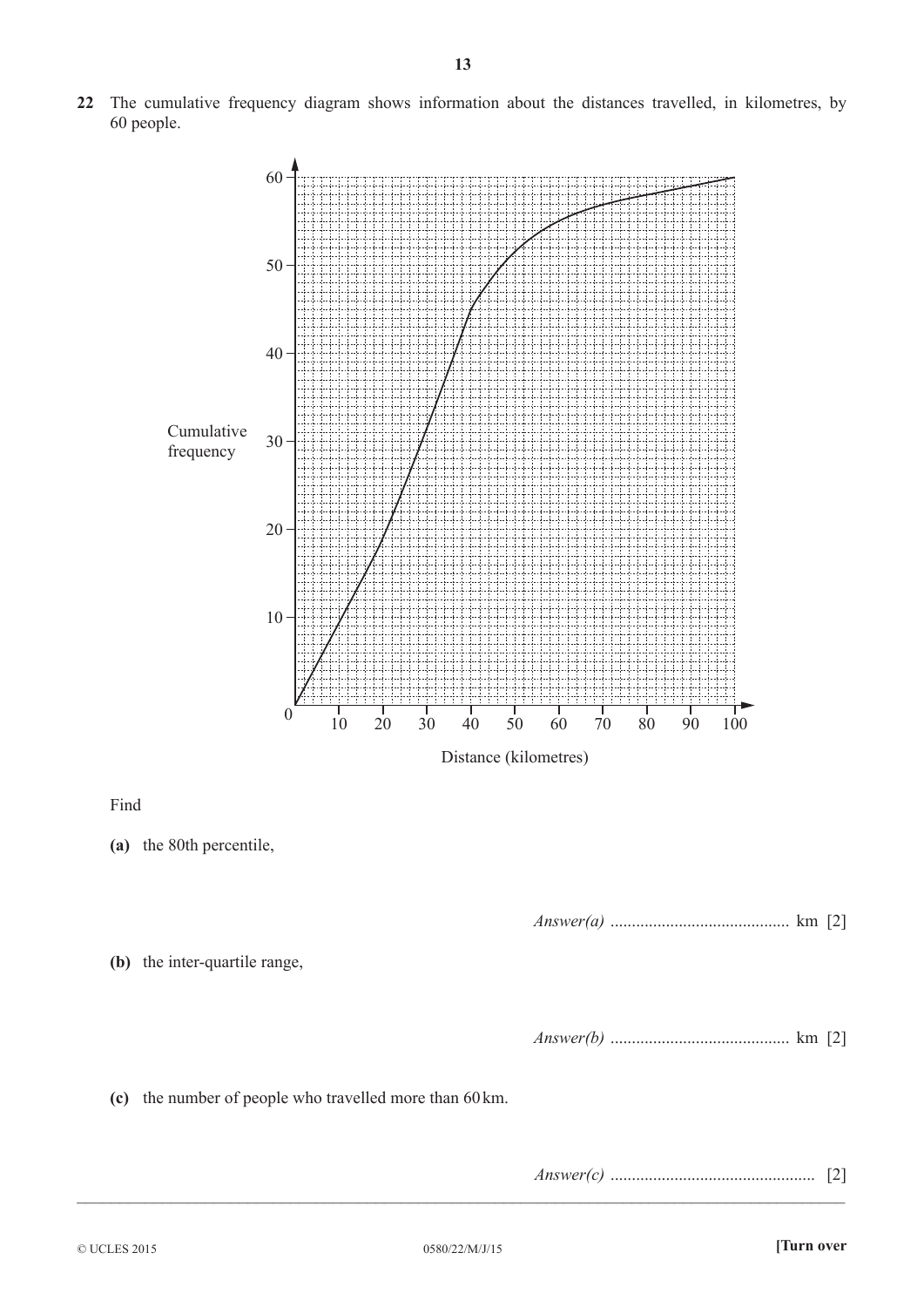

The diagram shows the speed-time graph for 120 seconds of a car journey.

**(a)** Calculate the deceleration of the car during the first 20 seconds.

*Answer(a)* ........................................ m/s2 [1]

**(b)** Calculate the total distance travelled by the car during the 120 seconds.

*Answer(b)* ............................................ m [3]

**(c)** Calculate the average speed for this 120 second journey.

*Answer(c)* ......................................... m/s [1]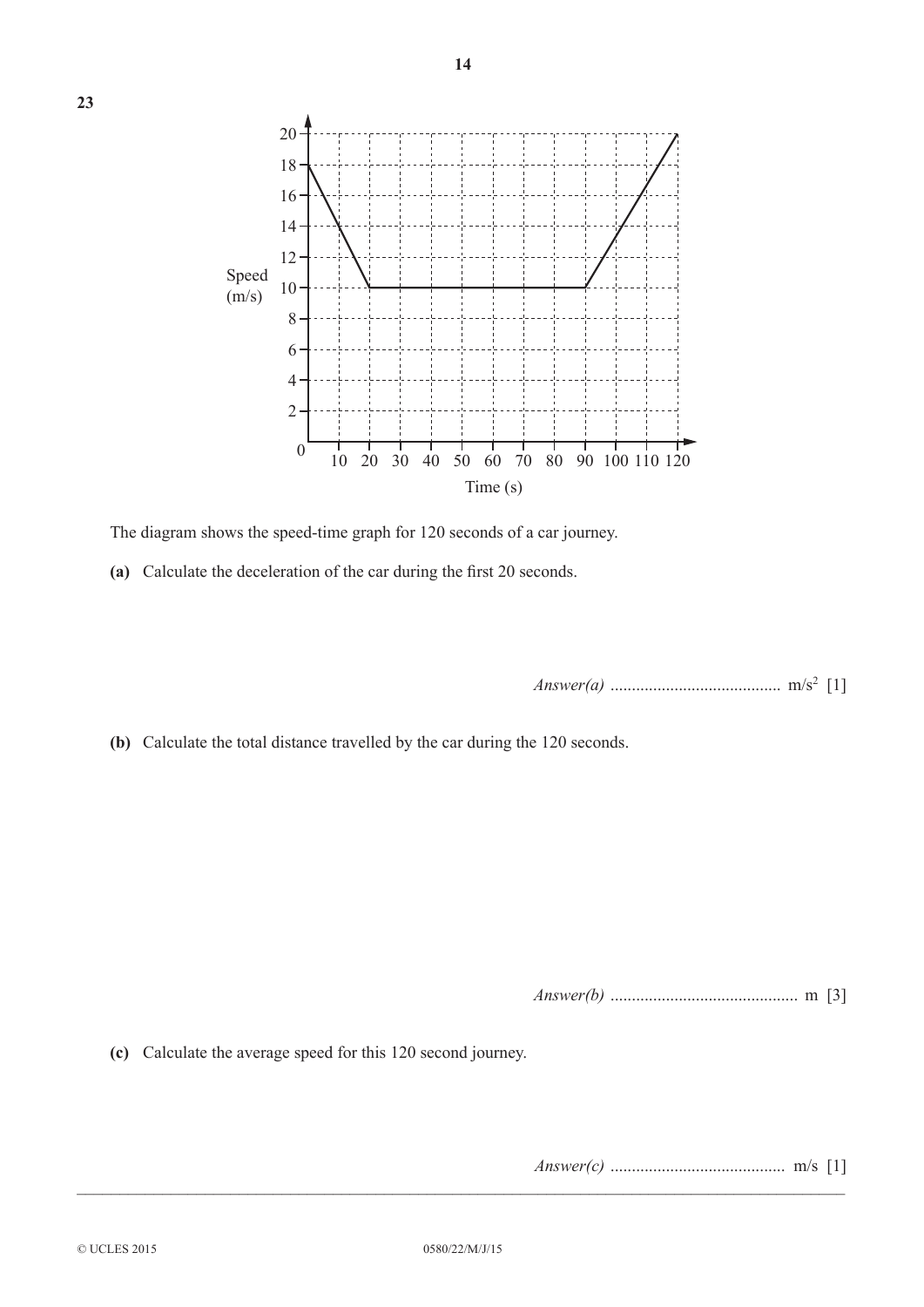| $g(x) = x^2$ |  |
|--------------|--|
|              |  |

**(a)** Find g(3*x*).

*Answer(a)* ................................................ [1]

**(b)** Find  $f^{-1}(x)$ , the inverse function.

*Answer(b)* f −1(*x*) = ................................................ [2]

**(c)** Find ff(*x*). Give your answer in its simplest form.

*Answer(c)* ................................................ [2]